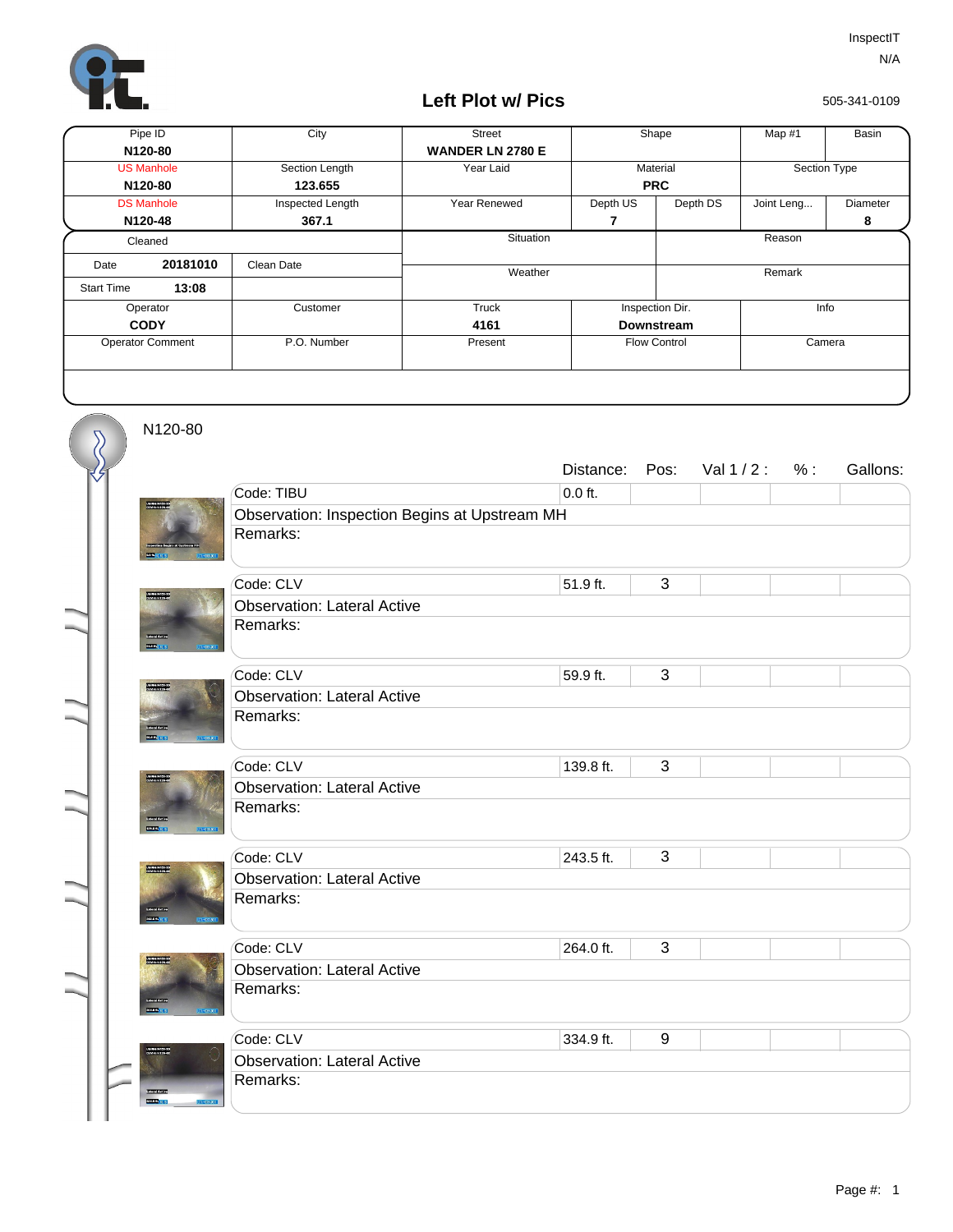

## **Left Plot w/ Pics**

505-341-0109

| Pipe ID                 |                          | City             | <b>Street</b>           | Shape               |          | Map #1     | Basin        |  |
|-------------------------|--------------------------|------------------|-------------------------|---------------------|----------|------------|--------------|--|
| N120-80                 |                          |                  | <b>WANDER LN 2780 E</b> |                     |          |            |              |  |
| <b>US Manhole</b>       |                          | Section Length   | Year Laid               |                     | Material |            | Section Type |  |
| N120-80                 |                          | 123.655          |                         | <b>PRC</b>          |          |            |              |  |
| <b>DS Manhole</b>       |                          | Inspected Length | Year Renewed            | Depth US            | Depth DS | Joint Leng | Diameter     |  |
| N120-48                 |                          | 367.1            |                         | 7                   |          |            | 8            |  |
| Cleaned                 |                          |                  | Situation               | Reason              |          |            |              |  |
| Date                    | 20181010                 | Clean Date       |                         |                     |          |            |              |  |
| <b>Start Time</b>       | 13:08                    |                  | Weather                 |                     |          |            | Remark       |  |
| Operator                |                          | Customer         | Truck                   | Inspection Dir.     |          | Info       |              |  |
| <b>CODY</b>             |                          |                  | 4161                    | <b>Downstream</b>   |          |            |              |  |
| <b>Operator Comment</b> |                          | P.O. Number      | Present                 | <b>Flow Control</b> |          | Camera     |              |  |
|                         |                          |                  |                         |                     |          |            |              |  |
|                         | $\sim$<br>09/09/09/22 23 | Code: TIED       |                         | 367.1 ft.           |          |            |              |  |



| Code: TIED<br>367.1 ft.                      |  |  |  |  |  |  |  |
|----------------------------------------------|--|--|--|--|--|--|--|
| Observation: nspection Ends at Downstream MH |  |  |  |  |  |  |  |
| Remarks:                                     |  |  |  |  |  |  |  |

N120-48